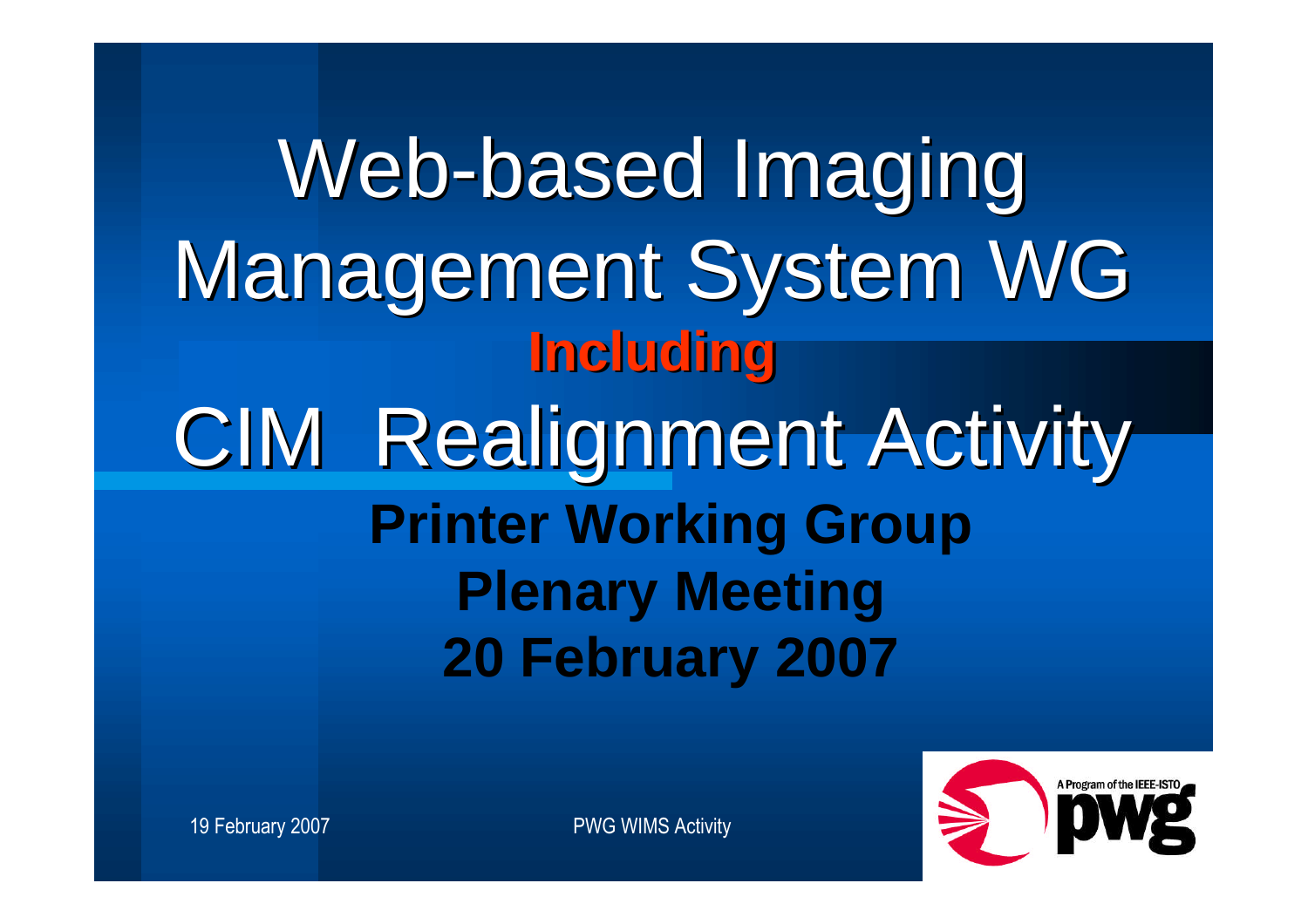

## **WIMS Projects**

- **WIMS "Protocol"**
- **Generation/Conversion of Imaging Management information into XML Schema**
- **Counter Specification, MIB and Schema**
- **Preparation for Web Services based management by update of DMTF/CIM to reflect current MIBs, IPP etc.**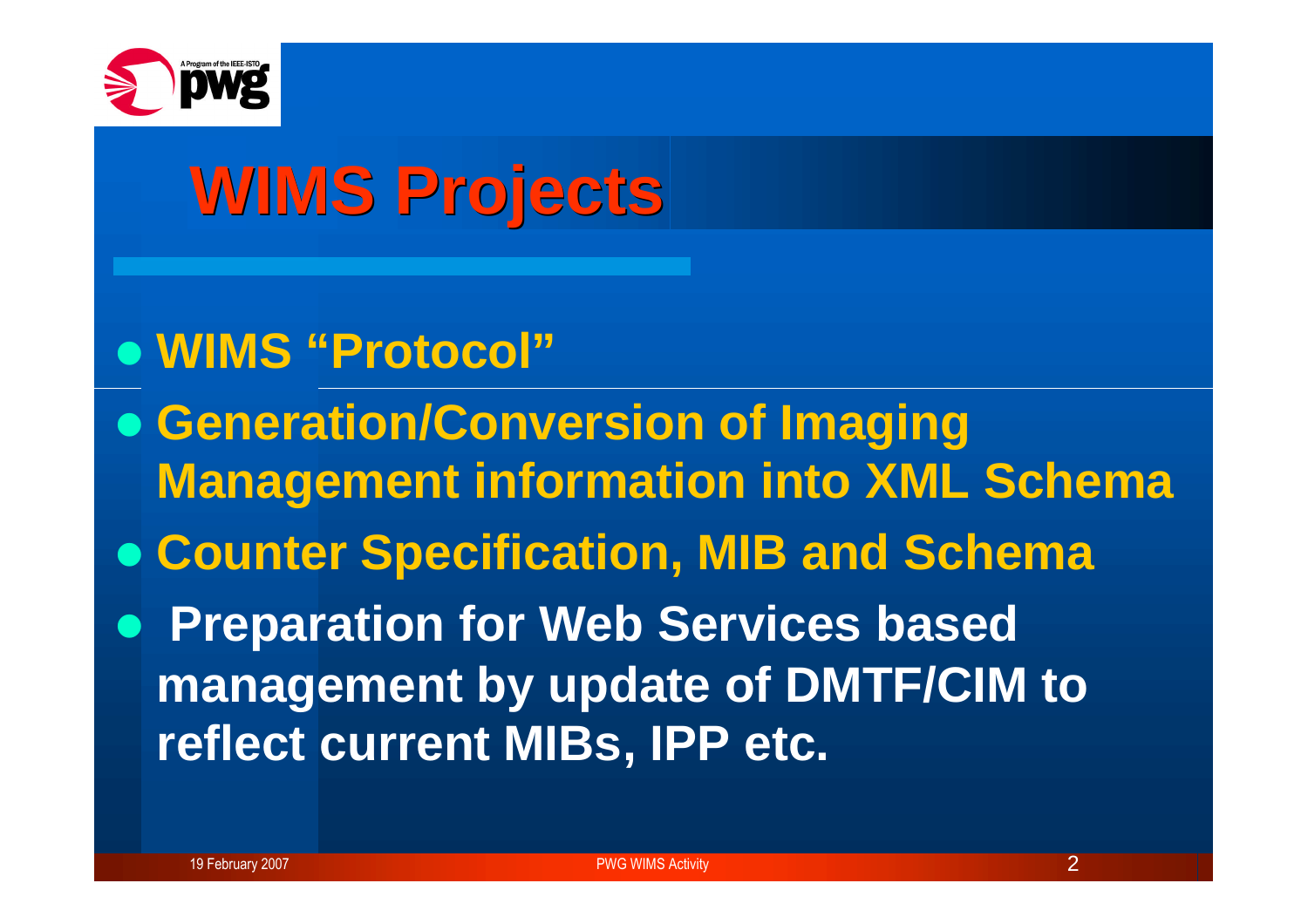

## **Current Activities**

#### **Modifications to the Counter Spec**

- **Address the need for an additional element and several requests for clarification of terms**
- **Continuing Phases 2 and 3 of the CIM Realignment Activity**
	- **Fix definitions of ambiguous properties, deprecate noninteroperable properties; move properties to correct parent class**
	- **Add needed management items that are available through existing printer management methods (e.g., MIBs & IPP)**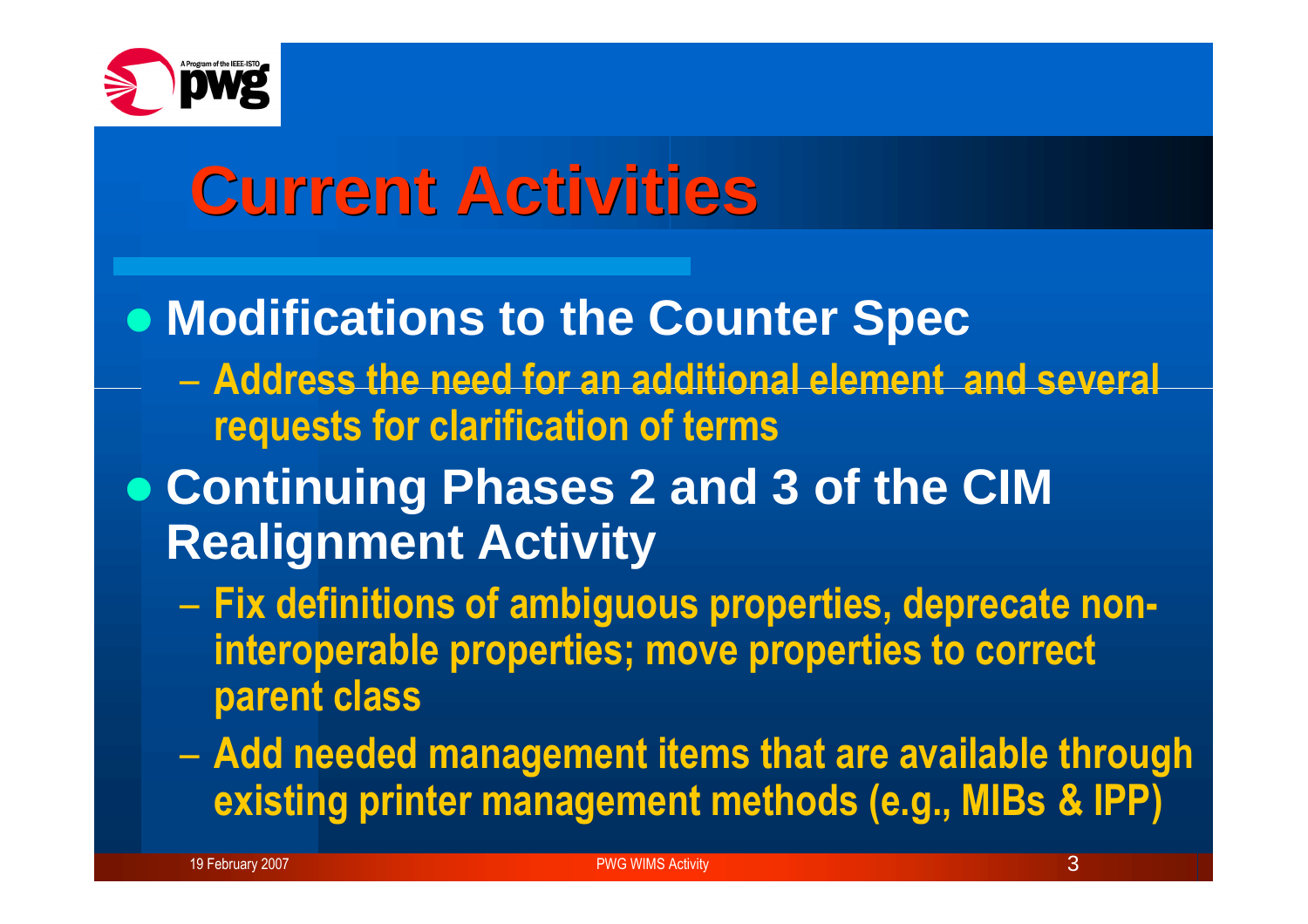

## **Counter Specification - Status**

**Revised draft posted**

**ftp://ftp.pwg.org/pub/pwg/wims/wd/wd-wimscount10-20070212.pdf**

- **Change to Media Used**
- **Clarification of "Data Stream" Definition**
- **Steering Committee recommendation to republish after WG approval and PWG Call for Objections**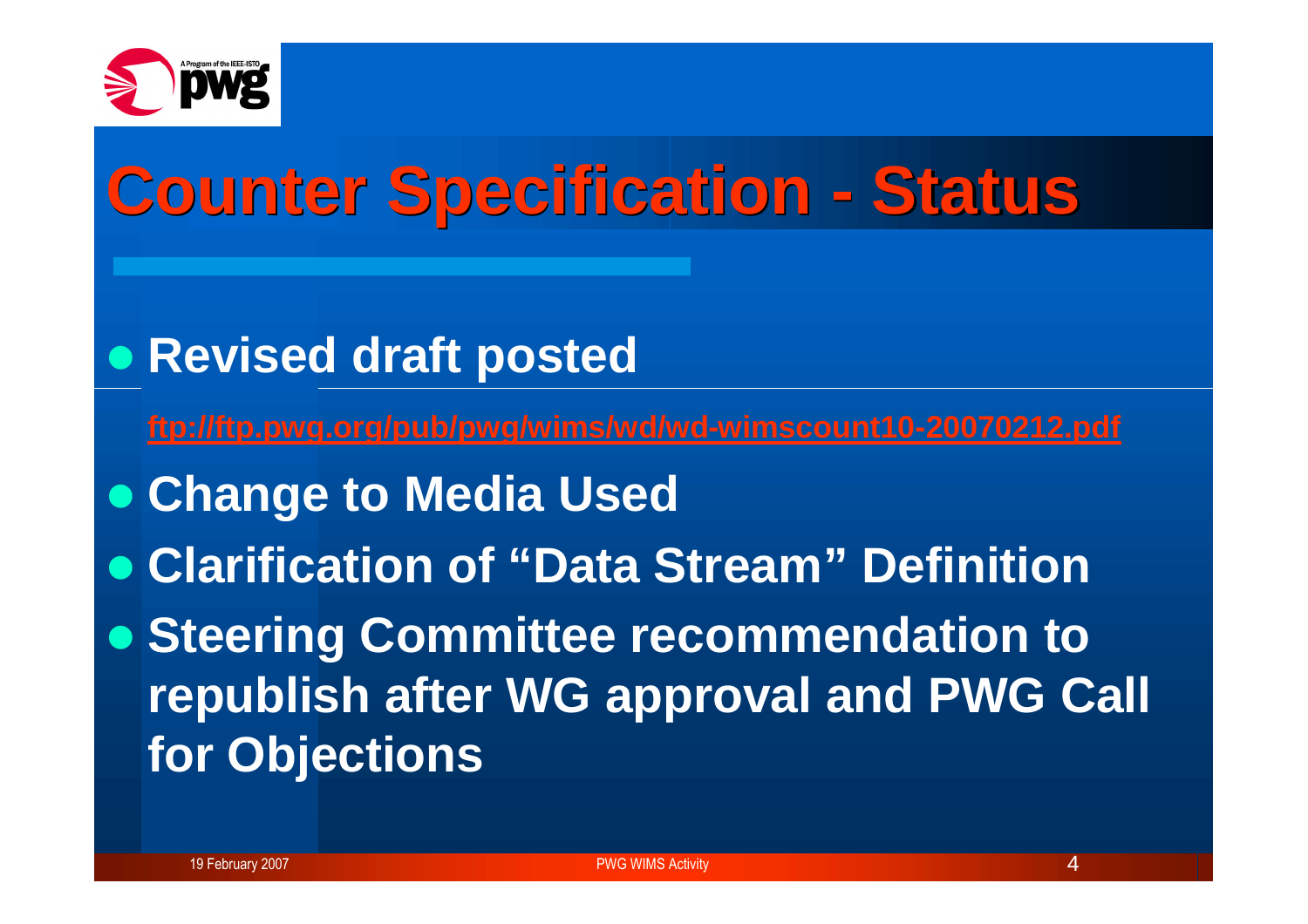

### **CIM Realignment Activities Since last F2F**

- **Working on Elements from Printer MIB that have been selected for inclusion**
- **Complete MIB to MOF tool to make conversion easier**
- **"Pipecleaner" Change Request adding Output Tray completed and submitted to CIM.**
- **Response to Output Tray submission suggests**
	- **Need for clarification of some issues with CIM CORE**
	- **Guidance for subsequent CR's**
	- **New Checklist procedure**
	- **Desirability for more PWG eyes reviewing CR drafts**

19 February 2007 PWG WIMS Activity 5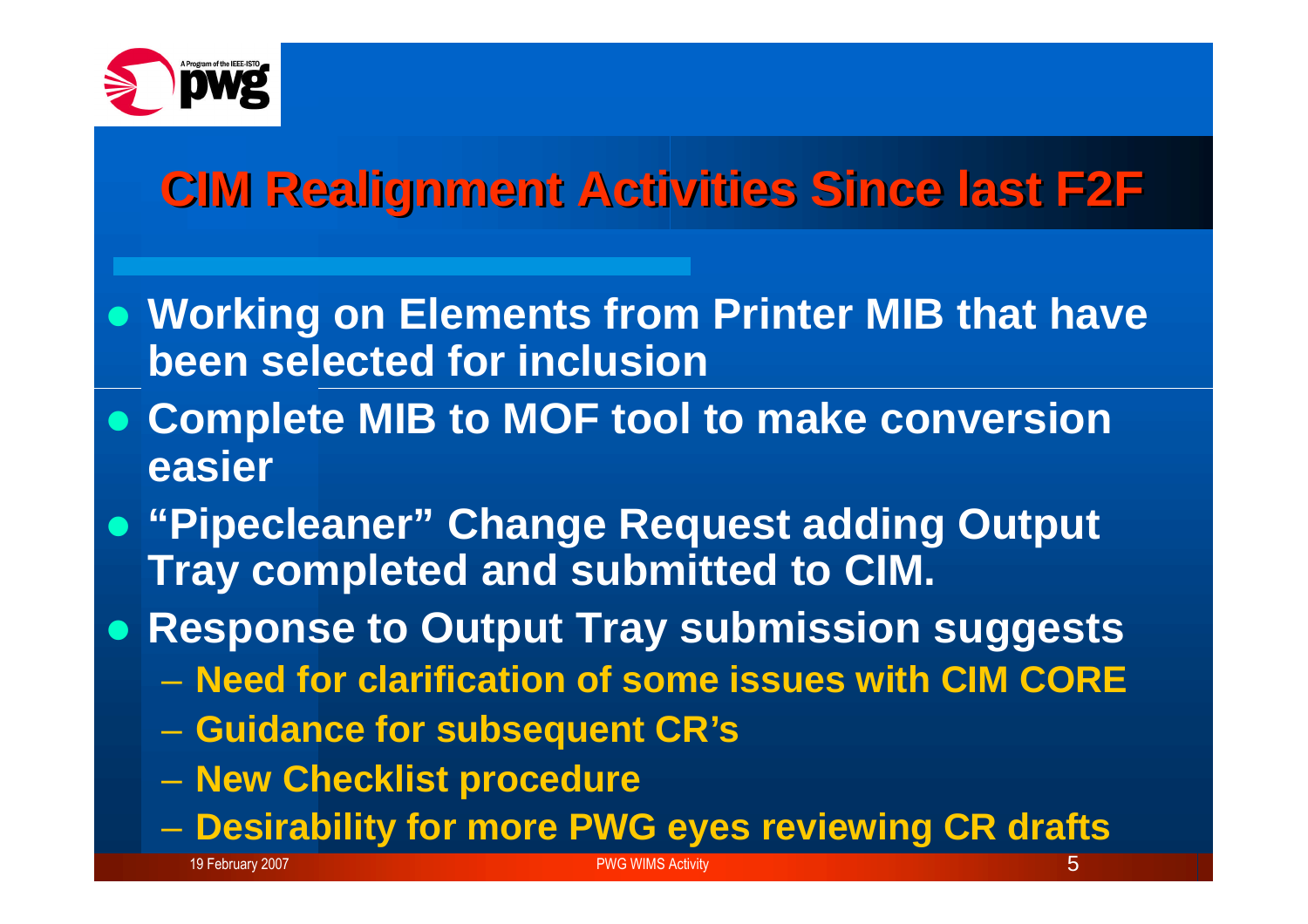

### **CIM Realignment Activities Since last F2F**

#### **CR's creating new MOFs**

- **Will be classed as "experimental" until two implementations done**
- **Dell intends to do an implementation**
- **Ira indicates that implementation will also be done for UNIX**
- **Question of including IPP-based "Print service" elements**
	- **Rick and Ira probably will not be able to put in the effort equivalent to current effort**
	- **Although highly desirable, needs effort from members concerned with printing systems rather than just devices**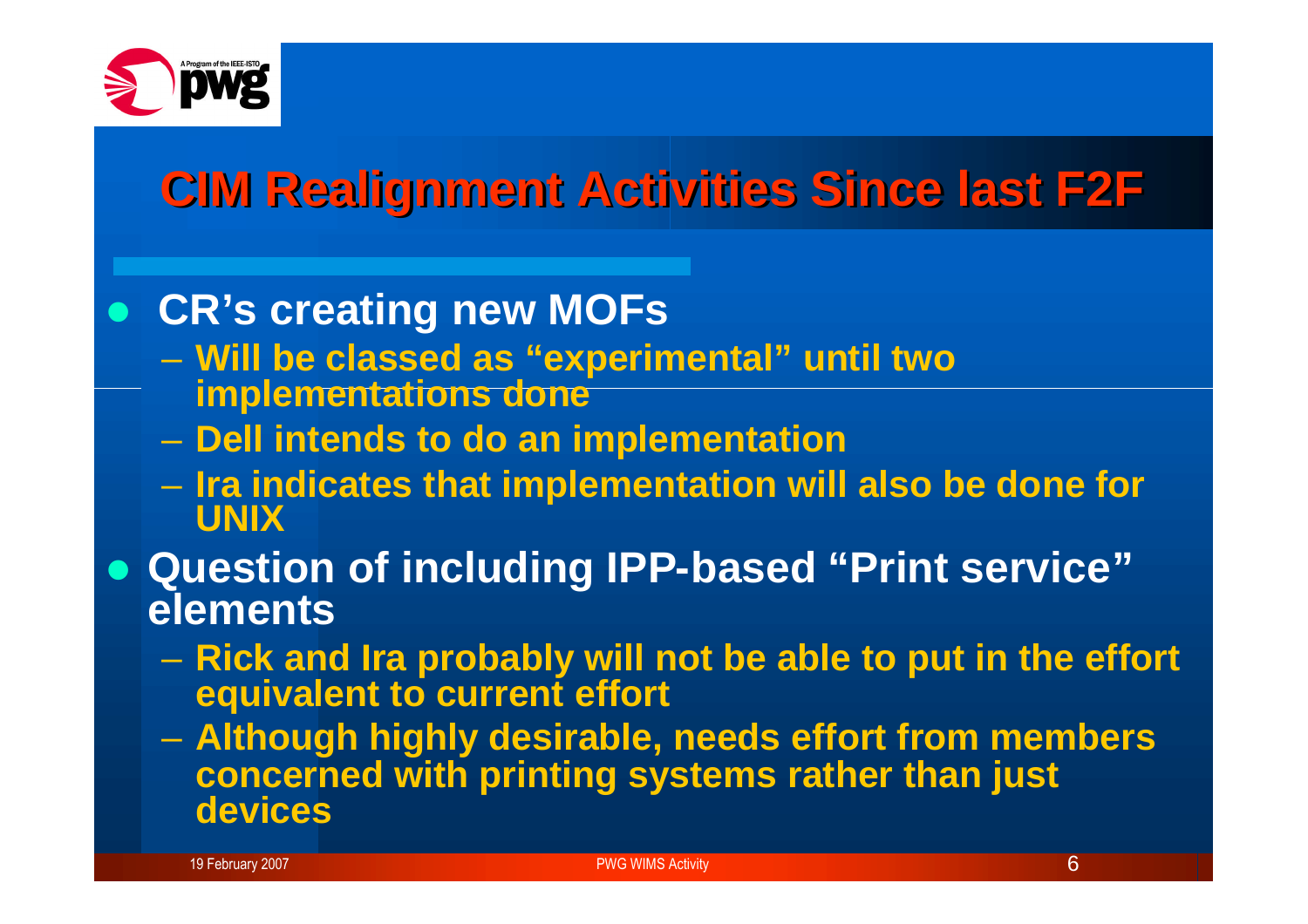

#### **CIM Realignment Activities Since last F2F**

- **Current effort limited to including, organizing and documenting existing management elements (from MIBs, IPP) in CIM**
- **If there is interest in expanding CIM to cover** – **new features (e.g., expanded operator consoles)** – **Multifuntion Device elements the WG needs more substantive participation and task leadership**